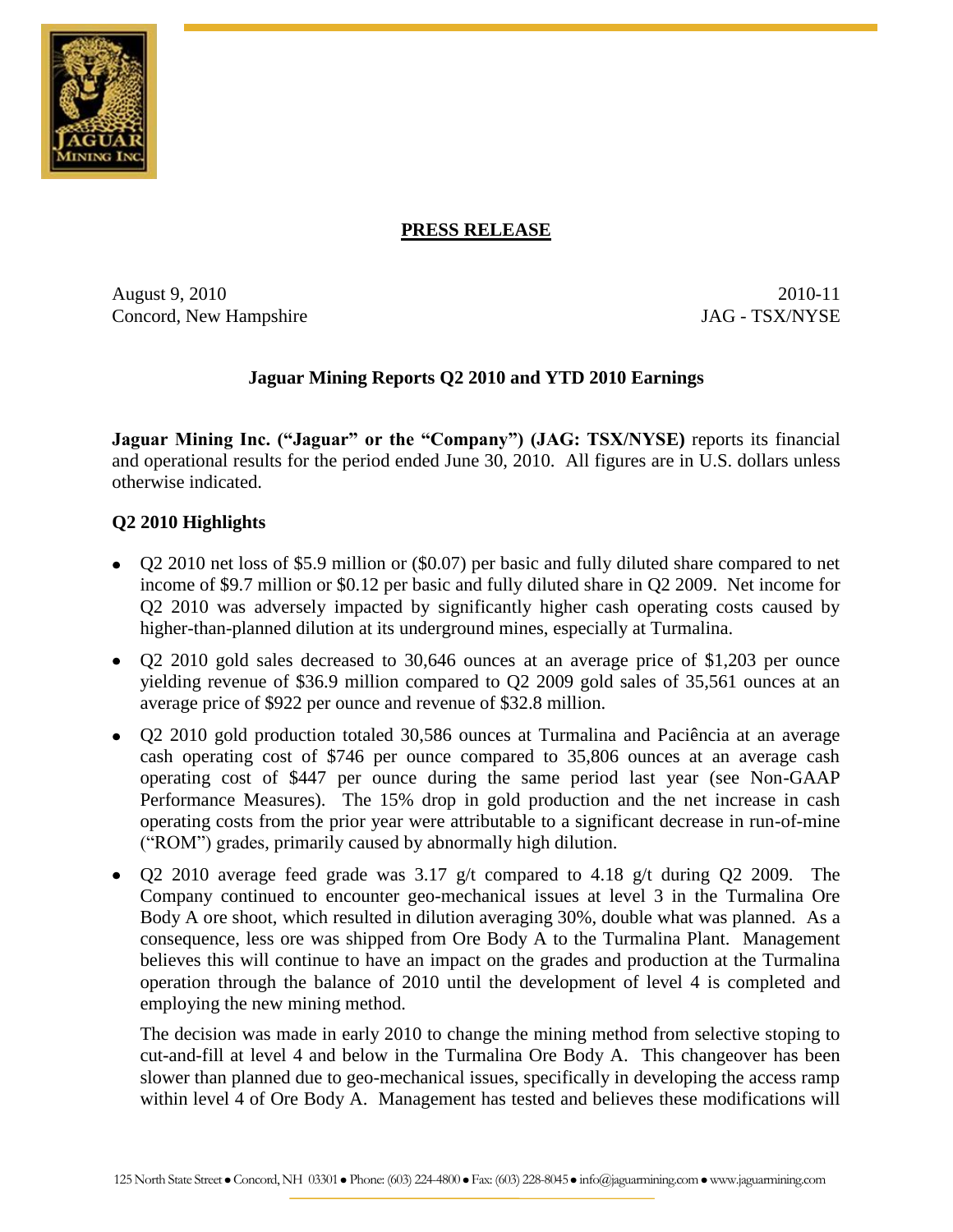significantly contribute to higher ROM grades in early 2011. A complete review and reconciliation of the grades mined and processed, compared to what was anticipated from the block model, confirms there is no change in the overall geology, i.e. no decrease in in-situ grades. The primary issue is fully implementing different mining techniques.

- Q2 2010 gross profit decreased to \$2.1 million from \$9.1 million in Q2 2009.
- Q2 2010 cash provided by operating activities (see non-GAAP measures) was \$4.5 million compared to \$12.6 million in Q2 2009. The decrease was primarily due to the higher average operating cash costs.
- The formal inauguration of the Company's Caeté gold operation took place on June 23, 2010. The Caeté Plant was completed in late May and the crushing circuit was activated on May 25, 2010. Testing of the milling circuit was conducted in early June and the plant was charged with ore on June 12, 2010, formally entering the commissioning phase.
- Jaguar invested \$36.5 million in growth projects in Q2 2010 compared to \$20.1 million invested in Q2 2009.
- As of June 30, 2010 the Company held cash holdings of \$65.4 million, including \$5.9 million in short-term certificate of deposits and \$0.9 million of restricted cash.

Commenting on the Q2 2010 results, Daniel R. Titcomb, Jaguar's President and CEO stated, "Our second quarter operational and financial performance was sharply below our plans as a result of geo-mechanical rock issues at the Turmalina operation. To overcome this issue, our technical team has been changing the mining method from selective stoping to cut and fill, however at a slower pace than planned. We are confident the transition to a cut-and-fill method will decrease dilution and lead to improved feed grades into the plant. Although still early, we are achieving sharp improvements in the limited number of cuts mined during July with overall dilution now running approximately 12 to 15%. However, we will not have the new development and sequencing in-place until later this year required to increase the tonnage from the primary ore body at Turmalina to meet our previous targets."

Mr. Titcomb added, "Our plan to reach mid-tier status remains intact. However, we will not be in a position to provide updated production and CAPEX figures until our engineering team completes the review of new technologies that management believes should sharply reduce our capital requirements and lower our operating costs. This analysis will be completed later this fall. Based on our present mine plans, which include the changes in mining methods at Turmalina, feed grades should improve in 2011. Moreover, with the contribution of the Caeté operation, which is ramping-up as anticipated, we estimate 2011 gold production could rise nearly 40% over this year's revised outlook."

# **1 st Half 2010 Highlights**

• Net loss of \$10.5 million or (\$0.13) per basic and fully diluted share for the six months ended June 30, 2010 compared to net income of \$14.5 million or \$0.20 per basic share and \$0.19 per fully diluted share for the same period in 2009. The net loss for 2010 was unfavorably impacted mostly by higher costs on fewer ounces sold during Q2 2010 but also by the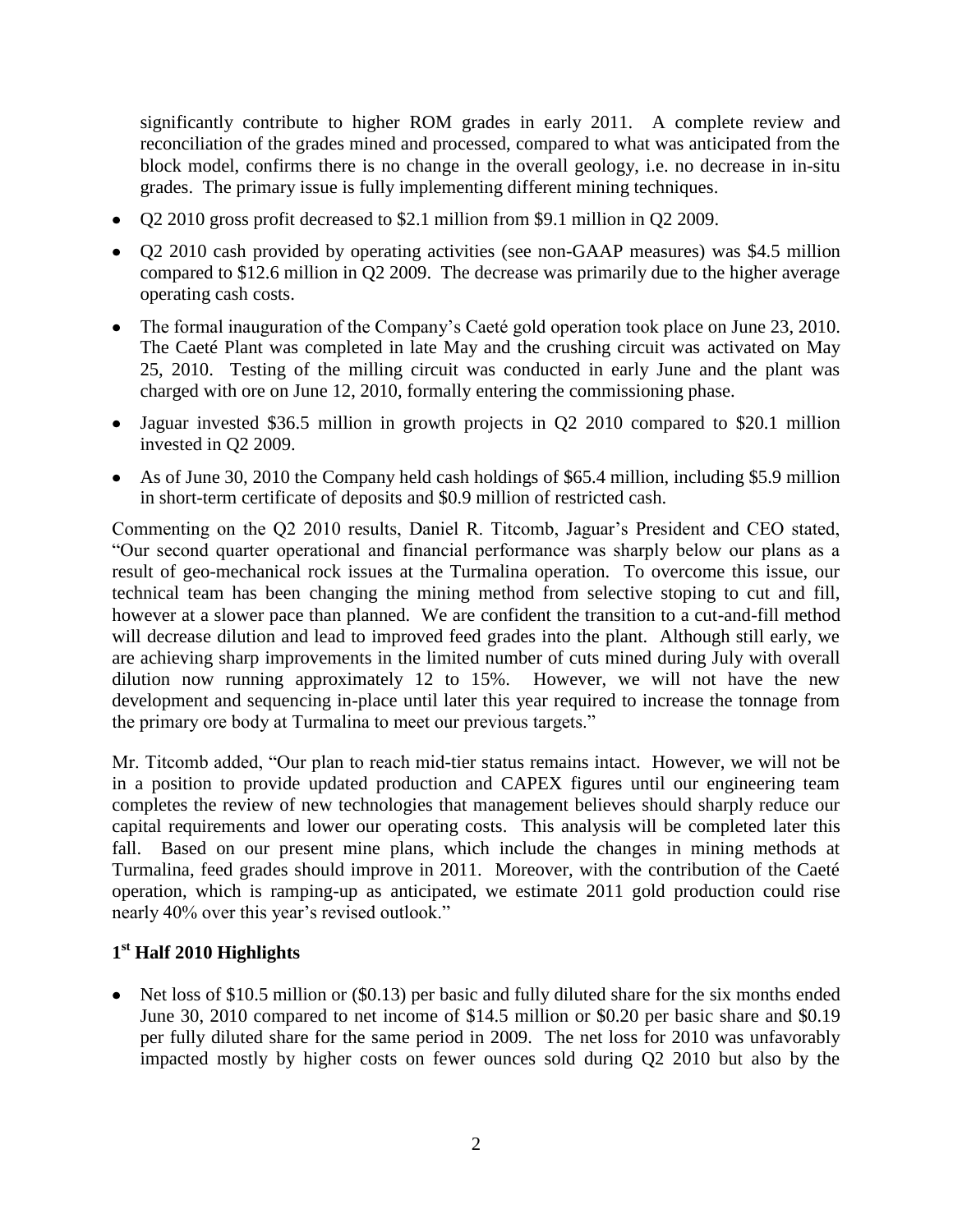requirement to recognize non-cash interest expense associated with Jaguar's 4.5% senior convertible notes, which totaled \$4.0 million for the first half of 2010.

- First half 2010 gold sales totaled 67,535 ounces at an average price of \$1,148 per ounce yielding revenue of \$77.5 million compared to gold sales of 71,440 ounces at an average price of \$925 per ounce and revenue of \$66.1 million for the same period in 2009.
- First half 2010 gold production totaled 61,810 ounces at Turmalina and Paciência at an average cash operating cost of \$671 per ounce compared to 68,675 ounces at an average cash operating cost of \$434 per ounce during the same period last year (see Non-GAAP Performance Measures). The Company's gold production for the six months ended June 30, 2010 decreased 16% from the comparable period in 2009 due largely to the shutdown of oxide leaching operations at Sabará and the geo-mechanical issues at Turmalina.
- Gross profit for the six months ended June 30, 2010 decreased to \$9.5 million from \$20.4 million during the same period in 2009.
- Cash provided by operating activities during the first half of 2010 totaled \$11.2 million compared to \$19.3 million during the first half of 2009.
- Jaguar invested \$73.4 million in growth projects during the first half of 2010, up from the \$25.6 million invested during the same period in 2009. The development of the new Caeté operation represented the largest investment during the first half of 2010.
- The Company achieved underground development targets of 9.2 km for the six months ended June 30, 2010; on plan.

# **Summary of Key Operating Results**

The following is a summary of key operating results:

|                                                 | <b>Three Months Ended</b><br>June 30 |            |    | <b>Six Months Ended</b><br>June 30 |    |            |    |            |
|-------------------------------------------------|--------------------------------------|------------|----|------------------------------------|----|------------|----|------------|
|                                                 |                                      | 2010       |    | 2009                               |    | 2010       |    | 2009       |
| (unaudited)                                     |                                      |            |    |                                    |    |            |    |            |
| (\$ in 000s, except per share amounts)          |                                      |            |    |                                    |    |            |    |            |
| Gold sales                                      | \$                                   | 36.853     | \$ | 32.786                             | \$ | 77.522     | \$ | 66,072     |
| Ounces sold                                     |                                      | 30.646     |    | 35.561                             |    | 67.535     |    | 71.440     |
| Average sales price \$ / ounce                  |                                      | 1.203      |    | 922                                |    | 1.148      |    | 925        |
| Gross profit                                    |                                      | 2.098      |    | 9.111                              |    | 9.467      |    | 20,405     |
| Net income (loss)                               |                                      | (5,913)    |    | 9,724                              |    | (10, 518)  |    | 14,483     |
| Basic income (loss) per share                   |                                      | (0.07)     |    | 0.12                               |    | (0.13)     |    | 0.20       |
| Diluted income (loss) per share                 |                                      | (0.07)     |    | 0.12                               |    | (0.13)     |    | 0.19       |
| Weighted avg. # of shares outstanding - basic   |                                      | 84,128,483 |    | 77,957,007                         |    | 84,062,278 |    | 73,315,017 |
| Weighted avg. # of shares outstanding - diluted |                                      | 84,128,483 |    | 79,787,135                         |    | 84.062.278 |    | 74,685,075 |

Additional details are available in the Company's filings on SEDAR and EDGAR, including Management's Discussion and Analysis of Financial Condition and Results of Operations and Interim Consolidated Financial Statements for the period ended June 30, 2010.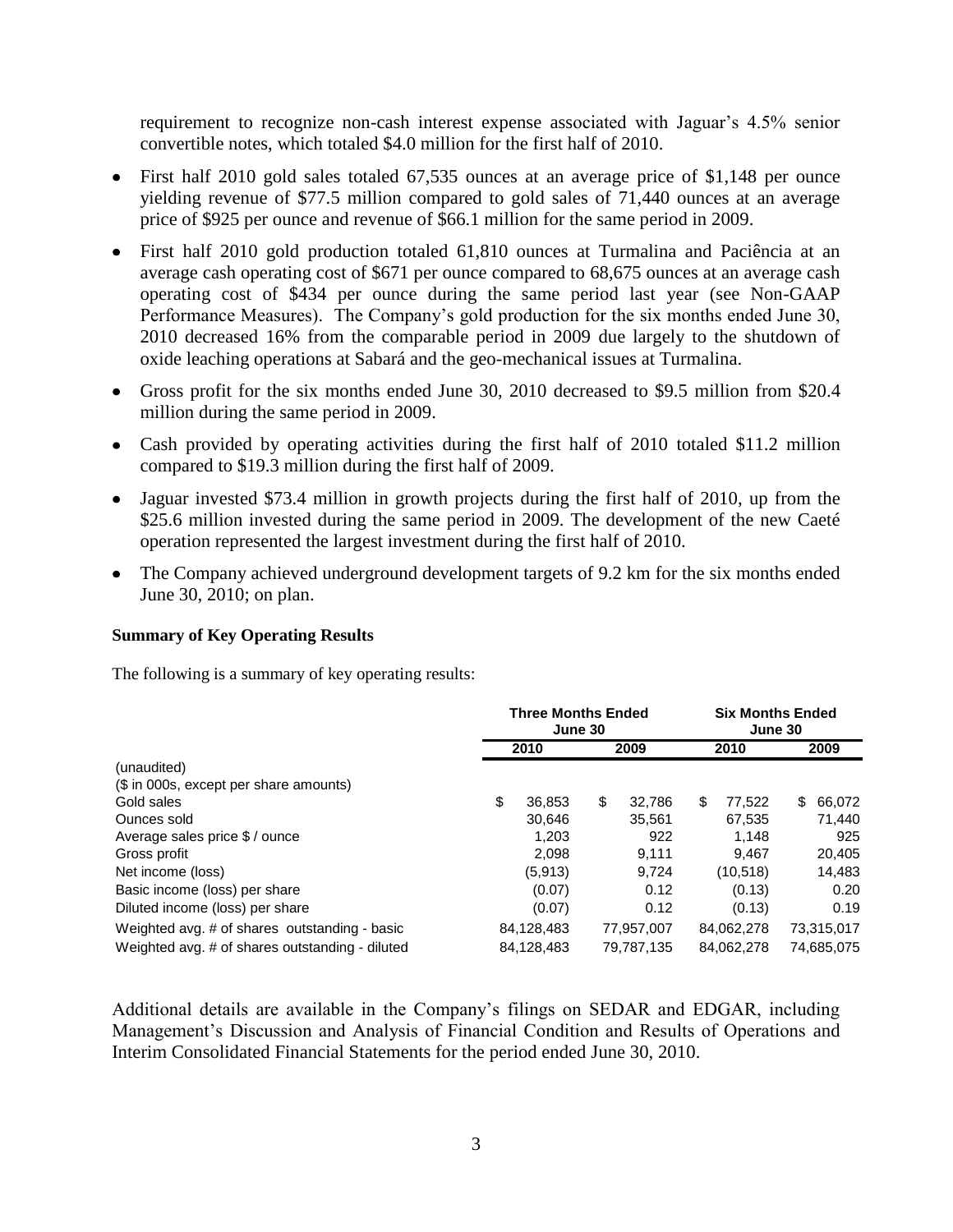### **2010 Outlook**

|                  | Actual            | Actual                     | Estimated         | Estimated                  |
|------------------|-------------------|----------------------------|-------------------|----------------------------|
| <b>Operation</b> | 2009              | 2009                       | FY 2010           | FY 2010                    |
|                  | <b>Production</b> | <b>Cash Operating Cost</b> | <b>Production</b> | <b>Cash Operating Cost</b> |
|                  | (oz)              | (\$/oz)                    | (oz)              | (\$/oz)                    |
| Turmalina        | 82,070            | \$424                      | 69,000            | $$690 - $695$              |
| Paciência        | 66,672            | \$502                      | 64,000            | $$665 - $670$              |
| Caeté            |                   |                            | 30,000            | $$535 - $545$              |
| Sabará           | 6.360             | \$680                      |                   |                            |
| Total            | 155,102           | \$468                      | 163,000 - 168,000 | $$650 - $660$              |

The Company's production and cash operating cost estimates for 2010 are shown below.

*Notes:*

*Estimated 2010 cash operating costs based on R\$1.75 per \$1.00 exchange rate. The 2009 exchange rate was R\$2.04 per \$1.00. Caeté Q3/Q4 based on development ore during the commissioning phase.*

The Company has provided its 2010 quarterly production and grades for its operations as follows:

| 2010 Estimated Gold Production, By Operation |           |                       |             |             |                   |  |  |  |
|----------------------------------------------|-----------|-----------------------|-------------|-------------|-------------------|--|--|--|
| <b>Operation</b>                             | Q1 Actual | Q <sub>2</sub> Actual | Q3 Estimate | Q4 Estimate | FY 2010           |  |  |  |
| Turmalina                                    | 16.987    | 15.896                | 16.000      | 20,000      | 69,000            |  |  |  |
| Paciência                                    | 14.236    | 14.717                | 17.500      | 17.500      | 64.000            |  |  |  |
| Caeté                                        | ٠         | ۰                     | 10.000      | 20,000      | 30,000            |  |  |  |
| Total                                        | 31.223    | 30.613                | 43,500      | 57,500      | 163,000 - 168,000 |  |  |  |

 Caeté Q3/Q4 based on development ore during the commissioning phase. Note: The FY 2010 total represents the range of production for the year whereas quarterly figures represent the target.

| 2010 Estimated Feed Grades, By Operation |           |                       |             |             |             |
|------------------------------------------|-----------|-----------------------|-------------|-------------|-------------|
| <b>Operation</b>                         | Q1 Actual | Q <sub>2</sub> Actual | Q3 Estimate | Q4 Estimate | FY 2010     |
| Turmalina                                | 4.16      | 3.13                  | 3.58        | 3.41        | 3.53        |
| Paciência                                | 3.32      | 3.21                  | 3.44        | 3.48        | 3.36        |
| Caeté                                    | -         | -                     | 3.38        | 3.56        | 3.48        |
| Average                                  | 3.74      | 3.17                  | 3.48        | 3.48        | 3.46        |
| <b>Cash Operating Cost</b>               | \$595     | \$746                 | \$695       | \$609       | \$650-\$660 |

Note: The FY 2010 total represents the range of cash operating costs for the year whereas quarterly figures represent the target.

### **Non-GAAP Performance Measures**

The Company has included the non-GAAP performance measures discussed below in this press release. These non-GAAP performance measures do not have any standardized meaning prescribed by Canadian GAAP ("GAAP") and, therefore, may not be comparable to similar measures presented by other companies. The Company believes that, in addition to conventional measures prepared in accordance with GAAP, these non-GAAP measures provide certain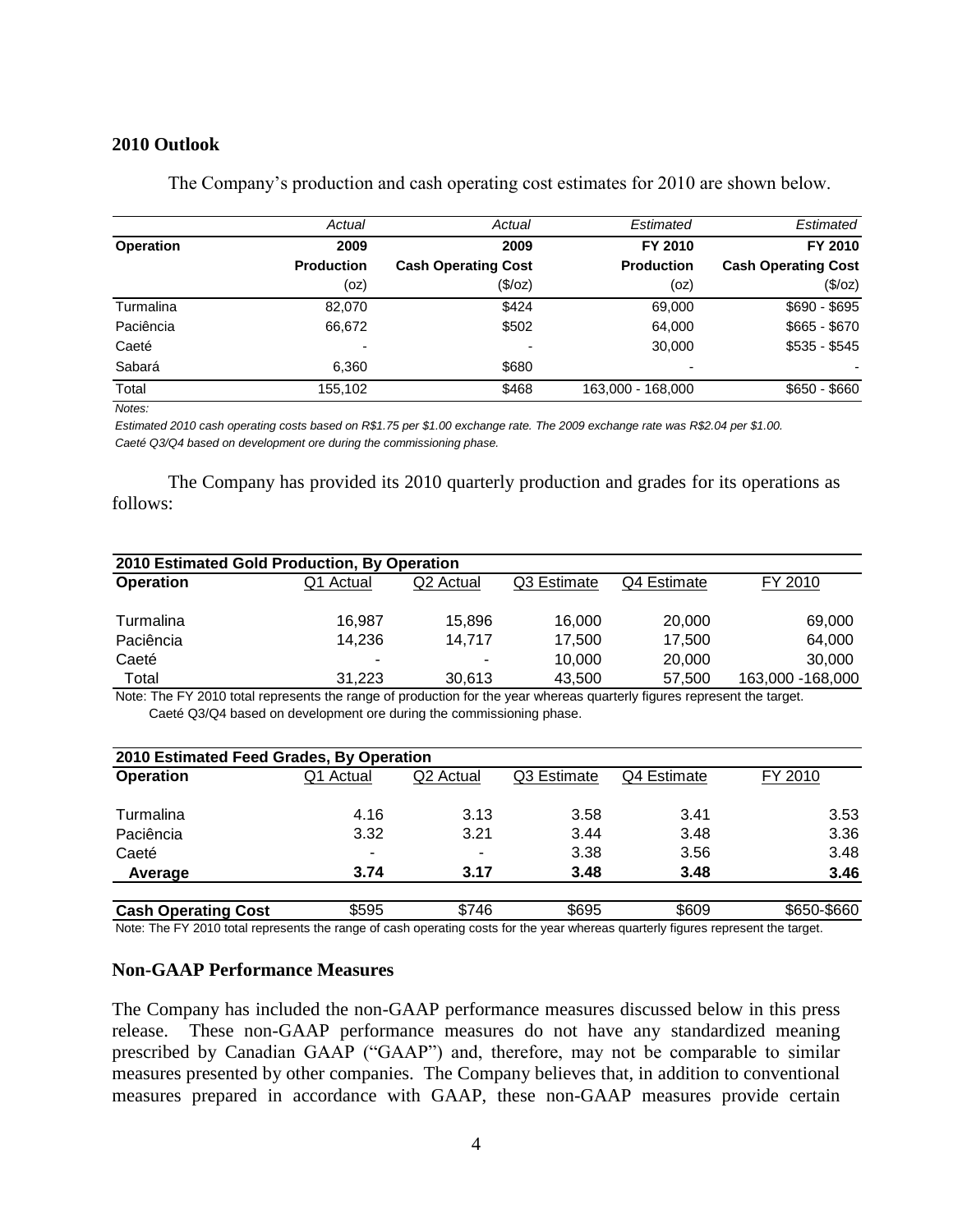investors with additional information that will better enable them to evaluate the Company's performance. Accordingly, these Non-GAAP measures are intended to provide additional information and should not be considered in isolation or as a substitute for measures of performance prepared with GAAP.

The Company has included cash operating cost per ounce processed because it believes these figures are a useful indicator of a mine's performance as they provide: (i) a measure of the mine's cash margin per ounce, by comparison of the cash operating costs per ounce to the price of gold; (ii) the trend in costs as the mine matures; and, (iii) an internal benchmark of performance to allow for comparison against other mines. Cash provided by operating activities has also been included as an overall measure of cash generation capability on a standardized basis. The definitions for these performance measures and reconciliation of the non-GAAP measures to reported GAAP measures are set out in the following tables.

#### **Cash provided by operating activities**

(Expressed in thousands of U.S. dollars except per share amounts)

|                                                      |    | Three Months<br>Ended<br>June 30,<br>2010 | Three Months | Ended<br>June 30,<br>2009 | <b>Six Months</b><br>Ended<br>June 30,<br>2010 | Six Months<br>Ended<br>June 30,<br>2009 |
|------------------------------------------------------|----|-------------------------------------------|--------------|---------------------------|------------------------------------------------|-----------------------------------------|
| Cash provided by operating activities as reported    |    |                                           |              |                           |                                                |                                         |
| Net income (loss) for the period                     | \$ | $(5,913)$ \$                              |              | $9,724$ \$                | $(10,518)$ \$                                  | 14,483                                  |
| Items not involving cash:                            |    |                                           |              |                           |                                                |                                         |
| Unrealized foreign exchange (gain) loss              |    | 2,284                                     |              | (5,633)                   | 2,607                                          | (8,665)                                 |
| Stock-based compensation                             |    | 1.499                                     |              | 1.245                     | 1.553                                          | 2,265                                   |
| Non-cash interest expense                            |    | 2,008                                     |              | 683                       | 3,983                                          | 1,044                                   |
| Accretion expense                                    |    | 326                                       |              | 192                       | 726                                            | 380                                     |
| Future income taxes                                  |    | 465                                       |              | 2,483                     | 306                                            | 2,483                                   |
| Depletion and amortization                           |    | 8,945                                     |              | 5,066                     | 17,103                                         | 10,052                                  |
| Unrealized loss (gain) on foreign exchange contracts |    | 473                                       |              | (880)                     | 1,172                                          | (2, 421)                                |
| Gain on disposition of property                      |    | (4,625)                                   |              |                           | (4,625)                                        |                                         |
| Reclamation expenditure                              |    | (995)                                     |              | (283)                     | (1,074)                                        | (283)                                   |
|                                                      |    | 4,467                                     |              | 12,597                    | 11.233                                         | 19,338                                  |
|                                                      | S. | 0.05                                      | \$           | 0.16                      | \$<br>0.13                                     | \$<br>0.26                              |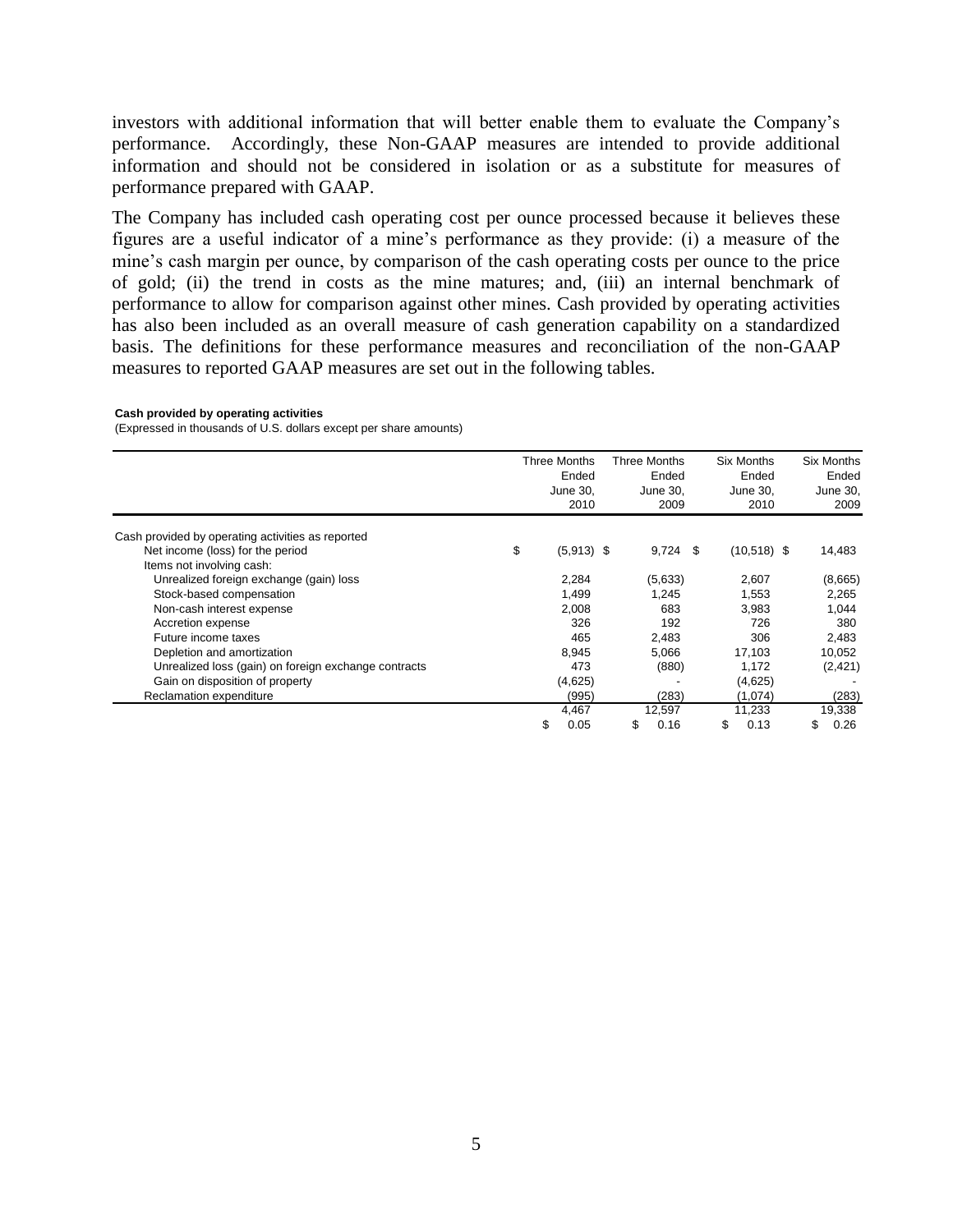| Summary of Cash Operating Cost per tonne processed        | <b>Three Months</b><br>Ended June 30,<br>2010 |                     |                   |                   |  | <b>Six Months</b><br><b>Ended June</b><br>30, 2010 |
|-----------------------------------------------------------|-----------------------------------------------|---------------------|-------------------|-------------------|--|----------------------------------------------------|
| Production costs per statement of operations <sup>1</sup> | \$                                            | 22,936,000          |                   | \$44,783,000      |  |                                                    |
| Change in inventory <sup>2</sup>                          |                                               | 1,177,000           |                   | (1,881,000)       |  |                                                    |
| Operational cost of gold produced 3<br>divided by         |                                               | 24,113,000          |                   | 42,902,000        |  |                                                    |
| Tonnes processed                                          |                                               | 375,000             |                   | 673,500           |  |                                                    |
| equals                                                    |                                               |                     |                   |                   |  |                                                    |
| Cost per tonne processed                                  | \$                                            | 64.30               | \$                | 63.70             |  |                                                    |
| <b>Turmalina Cash Operating Cost per tonne processed</b>  |                                               | <b>Three Months</b> | <b>Six Months</b> |                   |  |                                                    |
|                                                           | Ended June 30,                                |                     | <b>Ended June</b> |                   |  |                                                    |
|                                                           |                                               | 2010                |                   | 30, 2010          |  |                                                    |
| <b>Production costs</b>                                   | \$                                            | 12,384,000          |                   | \$23,947,000      |  |                                                    |
| Change in inventory <sup>2</sup>                          |                                               | 1,293,000           |                   | (770,000)         |  |                                                    |
| Operational cost of gold produced 3<br>divided by         |                                               | 13,677,000          | 23,177,000        |                   |  |                                                    |
| Tonnes processed<br>equals                                |                                               | 198,900             |                   | 349,600           |  |                                                    |
| Cost per tonne processed                                  | \$                                            | 68.80               | \$                | 66.30             |  |                                                    |
| Paciência Cash Operating Cost per tonne processed         | <b>Three Months</b>                           |                     | <b>Six Months</b> |                   |  |                                                    |
|                                                           |                                               | Ended June 30,      |                   | <b>Ended June</b> |  |                                                    |
|                                                           |                                               | 2010                |                   | 30, 2010          |  |                                                    |
| <b>Production costs</b>                                   | $\overline{\mathcal{S}}$                      | 10,552,000          |                   | \$20,836,000      |  |                                                    |
| Change in inventory <sup>2</sup>                          |                                               | (116,000)           |                   | (1, 111, 000)     |  |                                                    |
| Operational cost of gold produced 3<br>divided by         |                                               | 10,436,000          |                   | 19,725,000        |  |                                                    |
| Tonnes processed<br>equals                                |                                               | 176,100             |                   | 323,900           |  |                                                    |
| Cost per tonne processed                                  | \$                                            | 59.30               | \$                | 60.90             |  |                                                    |
|                                                           |                                               |                     |                   |                   |  |                                                    |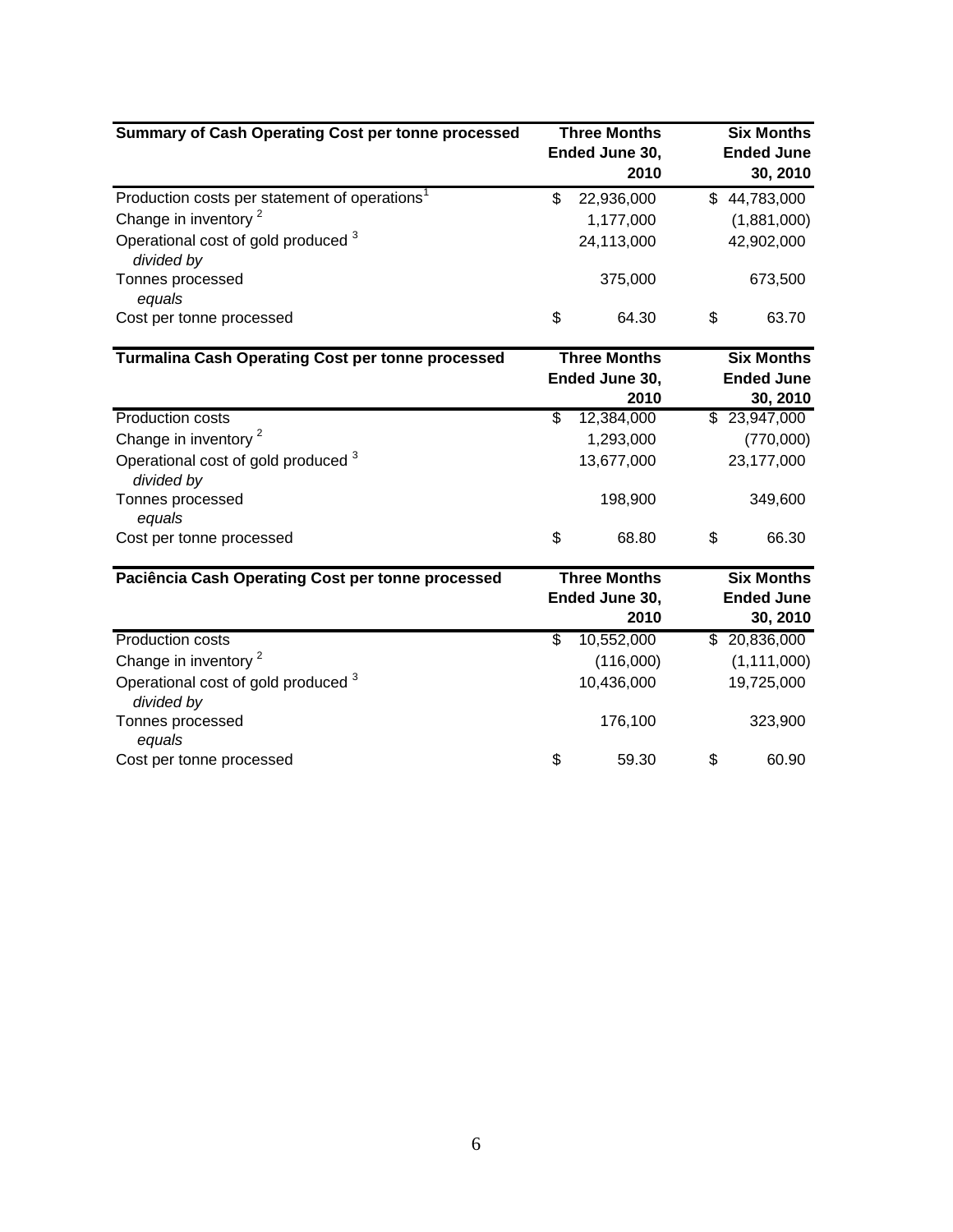| Summary of Cash Operating Cost per oz of gold produced       |     | <b>Three Months</b><br><b>Ended June</b><br>30, 2010 | <b>Six Months</b><br>Ended June 30,<br>2010 |
|--------------------------------------------------------------|-----|------------------------------------------------------|---------------------------------------------|
| Production costs per statement of operations <sup>1</sup>    | \$  | 22,936,000                                           | \$<br>44,783,000                            |
| Change in inventory <sup>2</sup>                             |     | (119,000)                                            | (3,308,000)                                 |
| Operational cost of gold produced <sup>3</sup><br>divided by |     | 22,817,000                                           | 41,475,000                                  |
| Gold produced (oz)<br>equals                                 |     | 30,586                                               | 61,810                                      |
| Cost per oz of gold produced                                 | \$  | 746                                                  | \$<br>671                                   |
| <b>Turmalina Plant Cash Operating Cost per oz produced</b>   |     | <b>Three Months</b>                                  | <b>Six Months</b>                           |
|                                                              |     | <b>Ended June</b><br>30, 2010                        | Ended June 30,<br>2010                      |
| <b>Production costs</b>                                      | \$. | 12,384,000                                           | \$<br>23,947,000                            |
| Change in inventory <sup>2</sup>                             |     | 119,000                                              | (2,054,000)                                 |
| Operational cost of gold produced 3<br>divided by            |     | 12,503,000                                           | 21,893,000                                  |
| Gold produced (oz)<br>equals                                 |     | 15,869                                               | 32,857                                      |
| Cost per oz of gold produced                                 | \$  | 788                                                  | \$<br>666                                   |
| Paciência Plant Cash Operating Cost per oz produced          |     | <b>Three Months</b>                                  | <b>Six Months</b>                           |
|                                                              |     | <b>Ended June</b>                                    | Ended June 30,                              |
|                                                              |     | 30, 2010                                             | 2010                                        |
| <b>Production costs</b>                                      | \$  | 10,552,000                                           | \$<br>20,836,000                            |
| Change in inventory <sup>2</sup>                             |     | (238,000)                                            | (1,254,000)                                 |
| Operational cost of gold produced 3<br>divided by            |     | 10,314,000                                           | 19,582,000                                  |
| Gold produced (oz)<br>equals                                 |     | 14,717                                               | 28,953                                      |
| Cost per oz of gold produced                                 | \$  | 701                                                  | \$<br>676                                   |

<sup>1</sup>Production costs do not include cost of goods sold adjustment of approximately \$1.3 million, royalties of \$1.1 million and CFEM tax of \$368,000 for the three months ended June 30, 2010; and of goods sold adjustment of approximately \$2.6 million, royalties of \$2.6

million and CFEM tax of \$778,000 for the six months ended June 30, 2010.<br><sup>2</sup> Under the Company's revenue recognition policy, revenue is recognized when legal title passes. Since total cash operating costs are calculated on a production basis, this change reflects the portion of gold production for which revenue has not been recognized in the period.

<sup>3</sup> The basis for calculating cost per ounce produced includes the change to gold in process inventory, whereas the cost per tonne processed does not.

The following tables are included in Jaguar's audited financial statements as filed on SEDAR and readers should refer to those filings for the associated footnotes which are an integral part of the tables.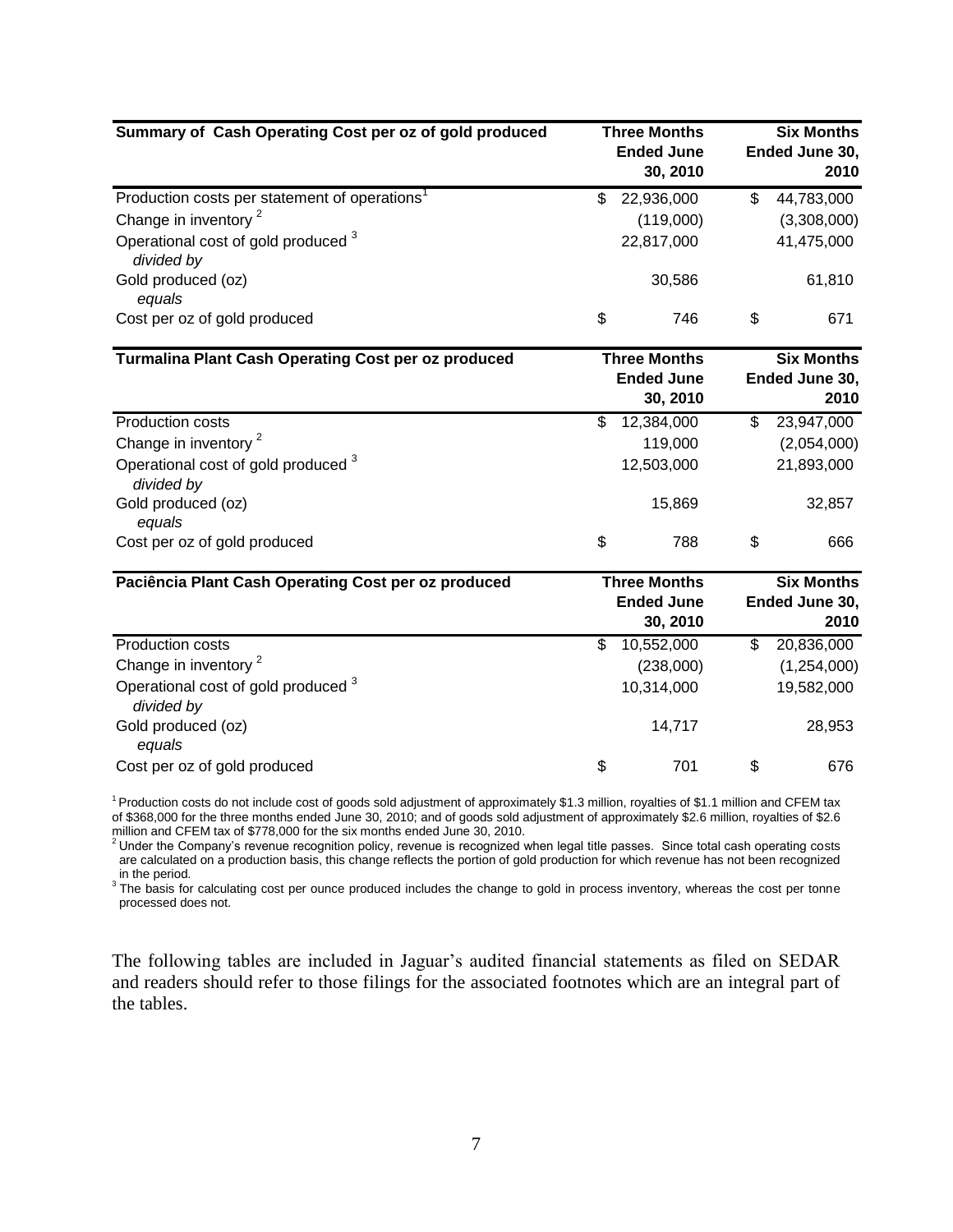# **JAGUAR MINING INC.**

Interim Consolidated Balance Sheets

(Expressed in thousands of U.S. dollars)

|                                          |                             | June 30,    | December 31,  |
|------------------------------------------|-----------------------------|-------------|---------------|
|                                          |                             | 2010        | 2009          |
|                                          |                             | (unaudited) |               |
| Assets                                   |                             |             |               |
| Current assets:                          |                             |             |               |
| Cash and cash equivalents                | \$                          | 58,624      | \$<br>121,256 |
| Short-term investments                   |                             | 5,862       |               |
| Inventory                                |                             | 39,457      | 36,986        |
| Prepaid expenses and sundry assets       |                             | 18,651      | 19,050        |
| Unrealized foreign exchange gains        |                             | 108         | 1,280         |
|                                          |                             | 122,702     | 178,572       |
| Prepaid expenses and sundry assets       |                             | 44,036      | 35,837        |
| Net smelter royalty                      |                             | 1,006       | 1,006         |
| Restricted cash                          |                             | 908         | 108           |
| Property, plant and equipment            |                             | 240,906     | 205,329       |
| Mineral exploration projects             |                             | 149,139     | 129,743       |
|                                          | $\overline{\boldsymbol{s}}$ | 558,697     | \$<br>550,595 |
|                                          |                             |             |               |
| Liabilities and Shareholders' Equity     |                             |             |               |
| <b>Current liabilities:</b>              |                             |             |               |
| Accounts payable and accrued liabilities | \$                          | 25,534      | \$<br>22,892  |
| Notes payable                            |                             | 10,058      | 5,366         |
| Income taxes payable                     |                             | 16,645      | 15,641        |
| Asset retirement obligations             |                             | 533         | 510           |
|                                          |                             | 52,770      | 44,409        |
| Deferred compensation liability          |                             | 9,889       | 8,616         |
| Notes payable                            |                             | 133,813     | 126,784       |
| Future income taxes                      |                             | 11,812      | 11,821        |
| Asset retirement obligations             |                             | 11,961      | 12,331        |
| Other liabilities                        |                             | 964         | 738           |
| <b>Total liabilities</b>                 |                             | 221,209     | 204,699       |
| Shareholders' equity                     |                             |             |               |
| Common shares                            |                             | 368,429     | 365,667       |
| Stock options                            |                             | 14,110      | 14,762        |
| Contributed surplus                      |                             | 42,028      | 42,028        |
| Deficit                                  |                             | (87,079)    | (76, 561)     |
|                                          |                             | 337,488     | 345,896       |
| Commitments                              |                             |             |               |
| Subsequent events                        |                             |             |               |
|                                          | \$                          | 558,697     | \$<br>550,595 |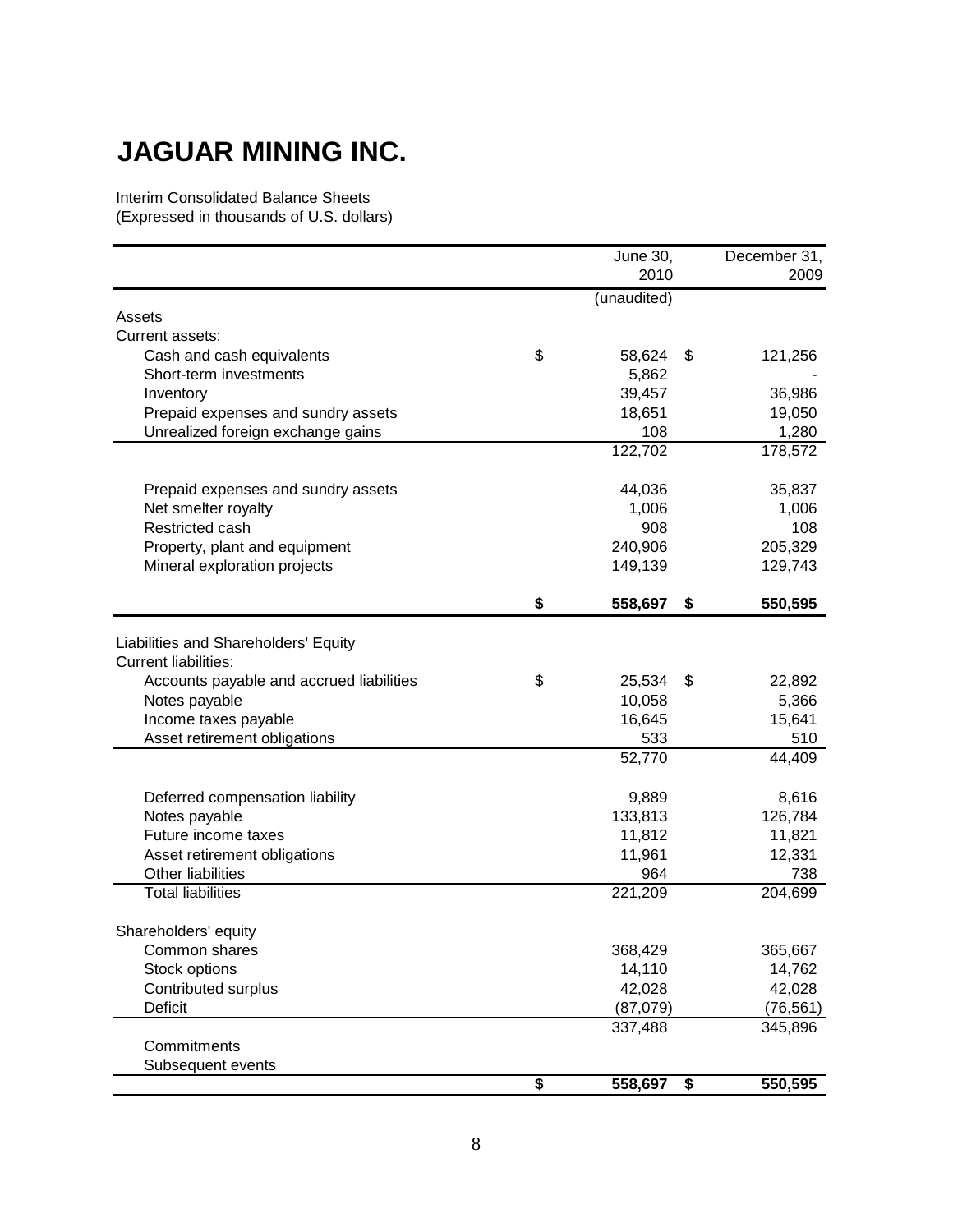# **JAGUAR MINING INC.**

Interim Consolidated Statements of Operations and Comprehensive Income (Loss) (Expressed in thousands of U.S. dollars, except per share amounts)

(unaudited)

|                                                                  | <b>Three Months</b> | <b>Three Months</b> | <b>Six Months</b>      | <b>Six Months</b> |
|------------------------------------------------------------------|---------------------|---------------------|------------------------|-------------------|
|                                                                  | Ended               | Ended               | Ended                  | Ended             |
|                                                                  | June 30,            | June 30,            | June 30,               | June 30,          |
|                                                                  | 2010                | 2009                | 2010                   | 2009              |
| Gold sales                                                       | \$<br>36,853        | 32,786<br>\$        | \$<br>77,522 \$        | 66,072            |
| <b>Production costs</b>                                          | (25, 683)           | (18, 568)           | (50, 823)              | (35, 651)         |
| Stock-based compensation                                         | (253)               | (155)               | (380)                  | (181)             |
| Depletion and amortization                                       | (8, 819)            | (4,952)             | (16, 852)              | (9,835)           |
| Gross profit                                                     | 2,098               | 9,111               | 9,467                  | 20,405            |
|                                                                  |                     |                     |                        |                   |
| Operating expenses:                                              |                     |                     |                        |                   |
| Exploration                                                      | 1,171               | 691                 | 2,279                  | 1,330             |
| Stock-based compensation                                         | 1,246               | 1,090               | 1,173                  | 2,084             |
| Administration                                                   | 4,819               | 4,059               | 9,116                  | 7,821             |
| Management fees                                                  | 297                 | 278                 | 636                    | 802               |
| Amortization                                                     | 126                 | 114                 | 250                    | 216               |
| Accretion expense                                                | 326                 | 192                 | 726                    | 380               |
| Other                                                            | 329                 | 141                 | 1,018                  | 895               |
| Total operating expenses                                         | 8,314               | 6,565               | 15,198                 | 13,528            |
| Income (loss) before the following                               | (6, 216)            | 2,546               | (5,731)                | 6,877             |
|                                                                  |                     |                     |                        |                   |
| Loss (gain) on forward foreign exchange derivatives              | (61)                | (540)               | 192                    | (827)             |
| Foreign exchange loss (gain)                                     | 988                 | (10, 414)           | 1,477                  | (12,992)          |
| Interest expense                                                 | 4,268               | 2,650               | 8,249                  | 4,864             |
| Interest income                                                  | (1, 146)            | (1,251)             | (2,507)                | (1,750)           |
| Disposition of property                                          | (4,956)             | (455)               | (5, 453)               | (915)             |
| Other non-operating expenses                                     |                     |                     |                        | 741               |
| Total other expenses (income)                                    | (907)               | (10,010)            | 1,958                  | (10, 879)         |
| Income (loss) before income taxes                                | (5,309)             | 12,556              | (7,689)                | 17,756            |
| Income taxes                                                     |                     |                     |                        |                   |
| Current income taxes                                             | 139                 | 349                 | 2,523                  | 790               |
| Future income taxes                                              | 465                 | 2,483               | 306                    | 2,483             |
| Total income taxes                                               | 604                 | 2,832               | 2,829                  | 3,273             |
|                                                                  |                     |                     |                        |                   |
| Net income (loss) and comprehensive income (loss) for the period | \$<br>(5, 913)      | 9.724<br>\$         | \$<br>(10, 518)<br>-\$ | 14.483            |
|                                                                  |                     |                     |                        |                   |
| Basic net income (loss) per share                                | \$<br>$(0.07)$ \$   | 0.12                | \$<br>$(0.13)$ \$      | 0.20              |
| Diluted net income (loss) per share                              | \$<br>$(0.07)$ \$   | $0.12$ \$           | $(0.13)$ \$            | 0.19              |
| Weighted average number of common shares outstanding - Basic     | 84,128,483          | 77,957,007          | 84,062,278             | 73,315,017        |
| Weighted average number of common shares outstanding - Diluted   | 84,128,483          | 79,787,135          | 84,062,278             | 74,685,075        |

See accompanying notes to interim consolidated financial statements.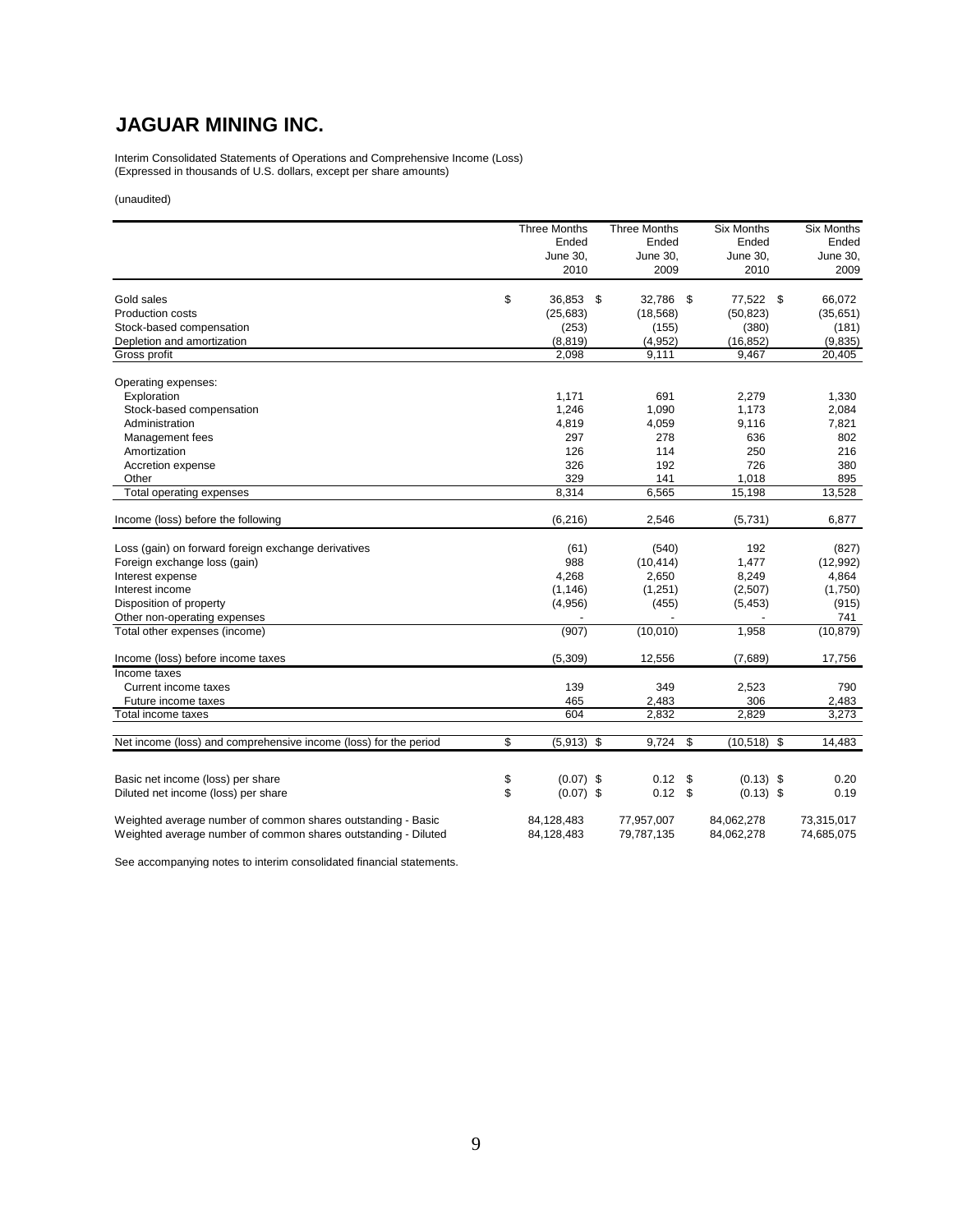# **JAGUAR MINING INC.**

Interim Consolidated Statements of Cash Flows (Expressed in thousands of U.S. dollars)

(unaudited)

|                                                           | <b>Three Months</b> | <b>Three Months</b>                  | <b>Six Months</b> | <b>Six Months</b> |
|-----------------------------------------------------------|---------------------|--------------------------------------|-------------------|-------------------|
|                                                           | Ended               | Ended                                | Ended             | Ended             |
|                                                           | June 30.<br>2010    | June 30,<br>2009                     | June 30,<br>2010  | June 30,<br>2009  |
| Cash provided by (used in):                               |                     |                                      |                   |                   |
| Operating activities:                                     |                     |                                      |                   |                   |
| Net income (loss) for the period                          | \$<br>$(5,913)$ \$  | $9,724$ \$                           | $(10,518)$ \$     | 14,483            |
| Items not involving cash:                                 |                     |                                      |                   |                   |
| Unrealized foreign exchange (gain) loss                   | 2,284               | (5,633)                              | 2,607             | (8,665)           |
| Stock-based compensation                                  | 1,499               | 1,245                                | 1,553             | 2,265             |
| Non-cash interest expense                                 | 2,008               | 683                                  | 3,983             | 1,044             |
| Accretion expense                                         | 326                 | 192                                  | 726               | 380               |
| Future income taxes                                       | 465                 | 2,483                                | 306               | 2,483             |
| Depletion and amortization                                | 8,945               | 5,066                                | 17,103            | 10,052            |
| Unrealized loss (gain) on foreign exchange contracts      | 473                 | (880)                                | 1,172             | (2, 421)          |
| Disposition of property                                   | (4,625)             |                                      | (4,625)           |                   |
| Reclamation expenditure                                   | (995)               | (283)                                | (1,074)           | (283)             |
|                                                           | 4.467               | 12,597                               | 11,233            | 19,338            |
| Change in non-cash operating working capital              |                     |                                      |                   |                   |
| Inventory                                                 | (3, 343)            | (2,860)                              | (1, 134)          | (3, 164)          |
| Prepaid expenses and sundry assets                        | (2, 545)            | (4,605)                              | (5, 482)          | (4,879)           |
| Accounts payable and accrued liabilities                  | (1,740)             | 5,277                                | 2,642             | 4,858             |
| Income taxes payable                                      | 206                 | 1,547                                | 1,004             | 1,717             |
|                                                           | (2,955)             | 11,956                               | 8,263             | 17,870            |
| Financing activities:                                     |                     |                                      |                   |                   |
| Issuance of common shares, special                        |                     |                                      |                   |                   |
| warrants and warrants, net                                | 450                 | 226                                  | 1,952             | 63,692            |
| Increase in restricted cash                               |                     | (1)                                  | (800)             | (1)               |
| Repayment of debt                                         | (3, 467)            | (2,274)                              | (3,535)           | (2, 561)          |
| Increase in debt                                          | 7,575               |                                      | 11,116            |                   |
| Other long term liabilities                               | 62                  |                                      | 226               |                   |
|                                                           | 4,620               | (2,049)                              | 8,959             | 61,130            |
| Investing activities                                      |                     |                                      |                   |                   |
| Short-term investments                                    | (51)                |                                      | (5,862)           |                   |
| Mineral exploration projects                              | (11, 584)           | (5, 440)                             | (19, 977)         | (7, 109)          |
| Purchase of property, plant and equipment                 | (24, 878)           | (14, 640)                            | (53, 414)         | (18, 538)         |
|                                                           | (36, 513)           | (20,080)                             | (79, 253)         | (25, 647)         |
| Effect of foreign exchange on non-U.S. dollar denominated |                     |                                      |                   |                   |
| cash and cash equivalents                                 | (1,581)             | 4,702                                | (601)             | 5,307             |
| Increase (decrease) in cash and cash equivalents          | (36, 429)           | (5, 471)                             | (62, 632)         | 58,660            |
| Cash and cash equivalents, beginning of period            | 95,053              | 84,691                               | 121,256           | 20,560            |
| Cash and cash equivalents, end of period                  | \$<br>58,624        | $\overline{\mathbf{3}}$<br>79,220 \$ | 58,624<br>s)      | 79,220            |

Supplemental cash flow information

See accompanying notes to interim consolidated financial statements.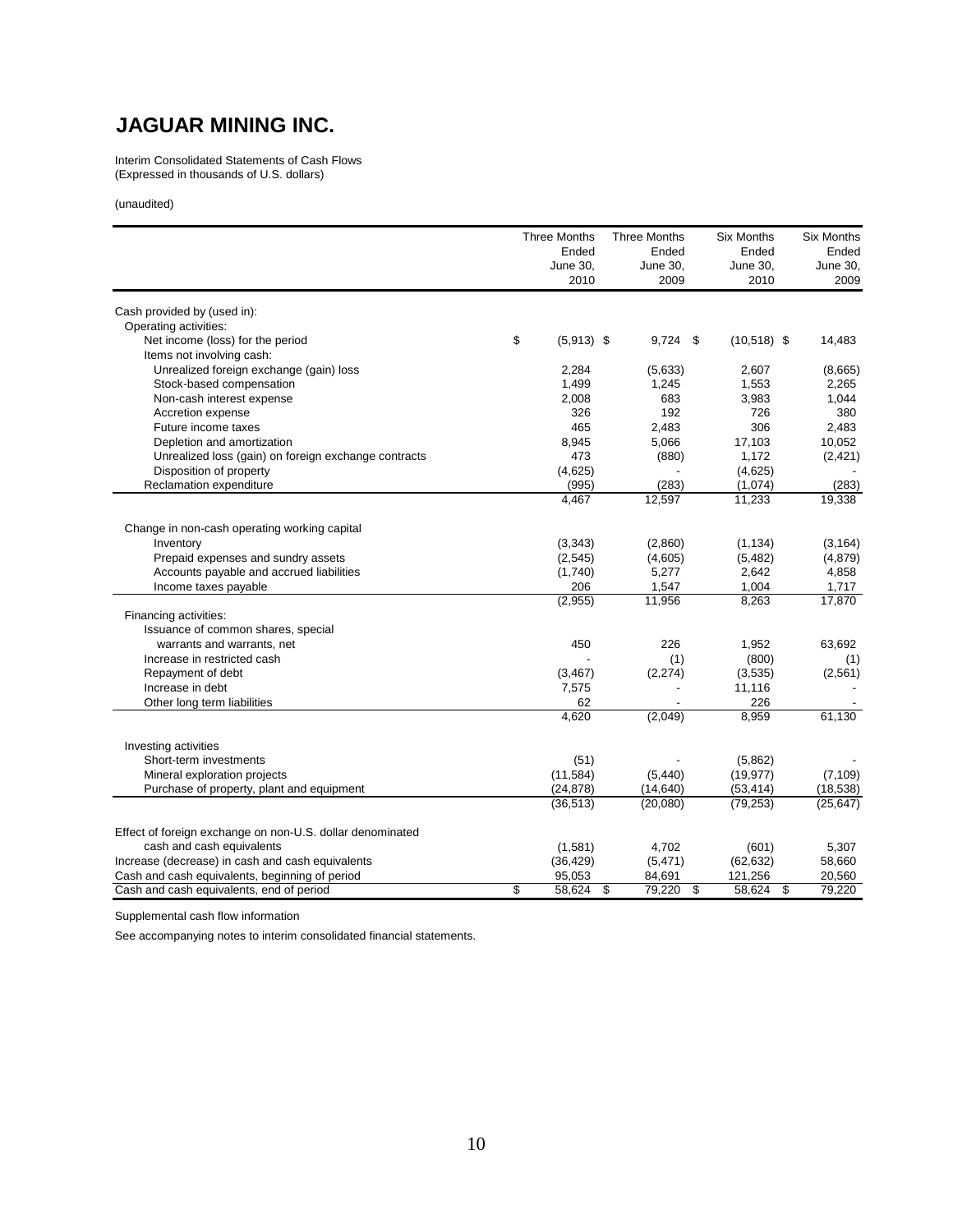# **Conference Call Details**

The Company will hold a conference call tomorrow, August 10 at 10:00 a.m. EDT, to discuss the results. Management will review a presentation during the conference call that includes graphics concerning the second quarter's performance and details concerning the current initiatives at the Company's operations. The presentation can be downloaded from the Company's website at [www.jaguarmining.com.](http://www.jaguarmining.com/)

| From North America: | 800-218-5691         |
|---------------------|----------------------|
| International:      | 213-416-2192         |
| Replay:             |                      |
| From North America: | 800-675-9924         |
| International:      | 213-416-2185         |
| Replay ID:          | 81010                |
| Webcast:            | www.jaguarmining.com |

# **About Jaguar Mining**

Jaguar is one of the fastest growing gold producers in Brazil with operations in a prolific greenstone belt in the state of Minas Gerais and has plans to develop the Gurupi Project in northern Brazil in the state of Maranhão. Jaguar is actively exploring and developing additional mineral resources at its approximate 575,000-acre land base in Brazil. Additional information is available on the Company's website at www.jaguarmining.com.

| <b>For Information:</b>                                            |                          |
|--------------------------------------------------------------------|--------------------------|
| <b>Investors and analysts:</b>                                     | <b>Media inquiries:</b>  |
| <b>Bob Zwerneman</b>                                               | Valéria Rezende DioDato  |
| Vice President Corporate Development and Director of Communication |                          |
| Director of Investor Relations                                     | 603-224-4800             |
| 603-224-4800                                                       | valeria@jaguarmining.com |
| bobz@jaguarmining.com                                              |                          |

The Company uses the financial measure "adjusted cash flows from operating activities" to supplement its consolidated financial statements. The presentation of adjusted cash flows from operating activities is not meant to be a substitute for cash flows from operating activities presented in the statement of cash flows in accordance with GAAP, but rather should be evaluated in conjunction with such GAAP measures. Adjusted cash flows from operating activities is calculated as operating cash flow excluding the change in non-cash operating working capital. The term adjusted cash flows from operating activities does not have a standardized meaning prescribed by Canadian GAAP, and therefore the Company's definitions are unlikely to be comparable to similar measures presented by other companies. The Company's management believes that the presentation of adjusted cash flows from operating activities provides useful information to investors because it excludes certain non-cash changes and is a better indication of the Company's cash flow from operations. The non-cash charges excluded from the computation of adjusted cash flows from operating activities, which are included in the